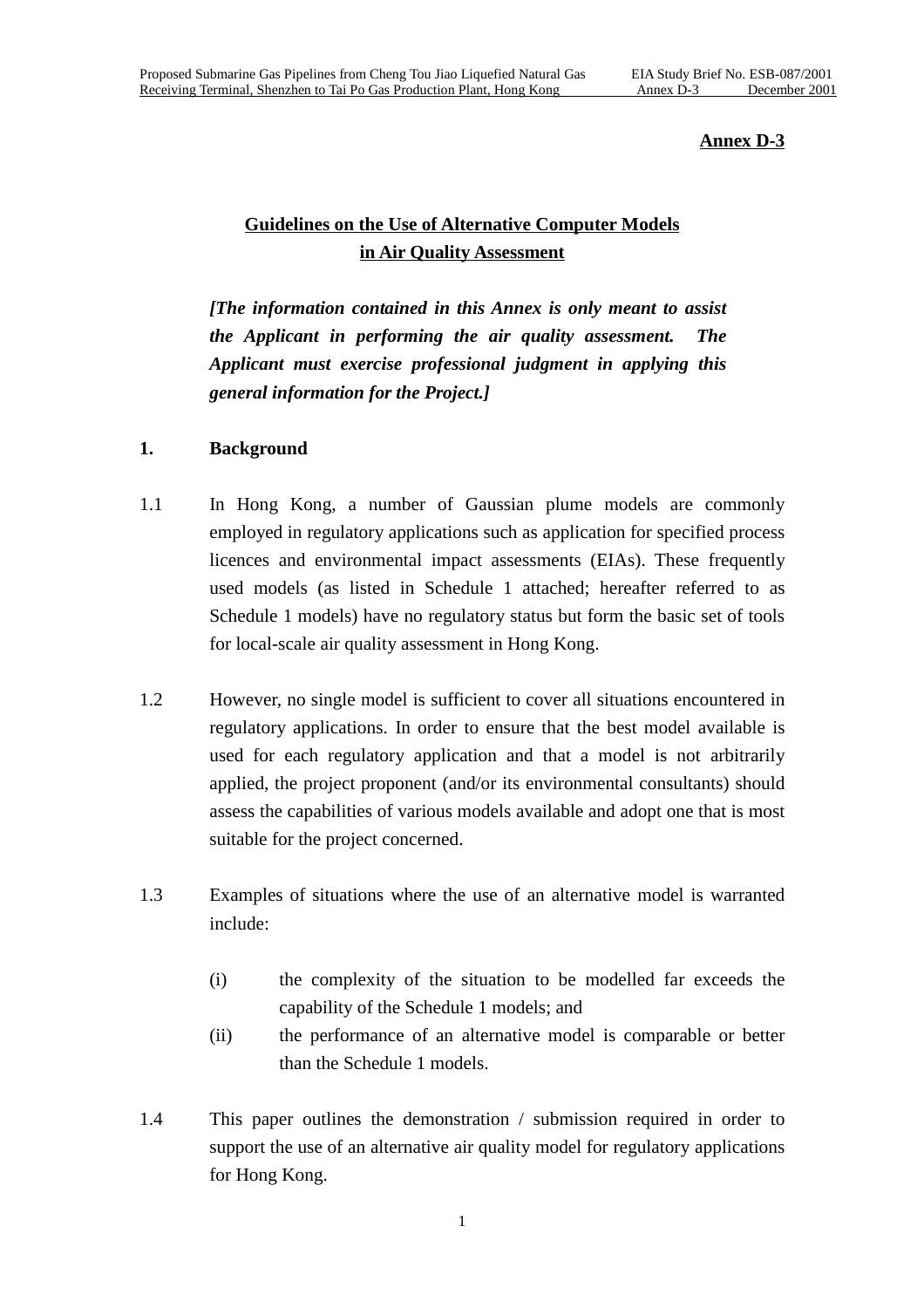#### **2. Required Demonstration / Submission**

- 2.1 Any model that is proposed for air quality applications and not listed amongst the Schedule 1 models will be considered by EPD on a case-bycase basis. In such cases, the proponent will have to provide the followings for EPD's review:
	- (i) Technical details of the proposed model; and
	- (ii) Performance evaluation of the proposed model

Based on the above information, EPD will determine the acceptability of the proposed model for a specific or general applications. The onus of providing adequate supporting materials rests entirely with the proponent.

- 2.2 To provide technical details of the proposed model, the proponent should submit documents containing at least the following information:
	- (i) mathematical formulation and data requirements of the model;
	- (ii) any previous performance evaluation of the model; and
	- (iii) a complete set of model input and output file(s) in commonly used electronic format.
- 2.3 On performance evaluation, the required approach and extent of demonstration varies depending on whether a Schedule 1 model is already available and suitable in simulating the situation under consideration. In cases where no Schedule 1 model is found applicable, the proponent must demonstrate that the proposed model passes the screening test as set out in USEPA Document "Protocol for Determining the Best Performing Model" (Ref. 1).
- 2.4 For cases where a Schedule 1 model is applicable to the project under consideration but an alternative model is proposed for use instead, the proponent must demonstrate either that
	- (i) the highest and second highest concentrations predicted by the proposed model are within 2 percent of the estimates obtained from an applicable Schedule 1 model (with appropriate options chosen) for all receptors for the project under consideration; or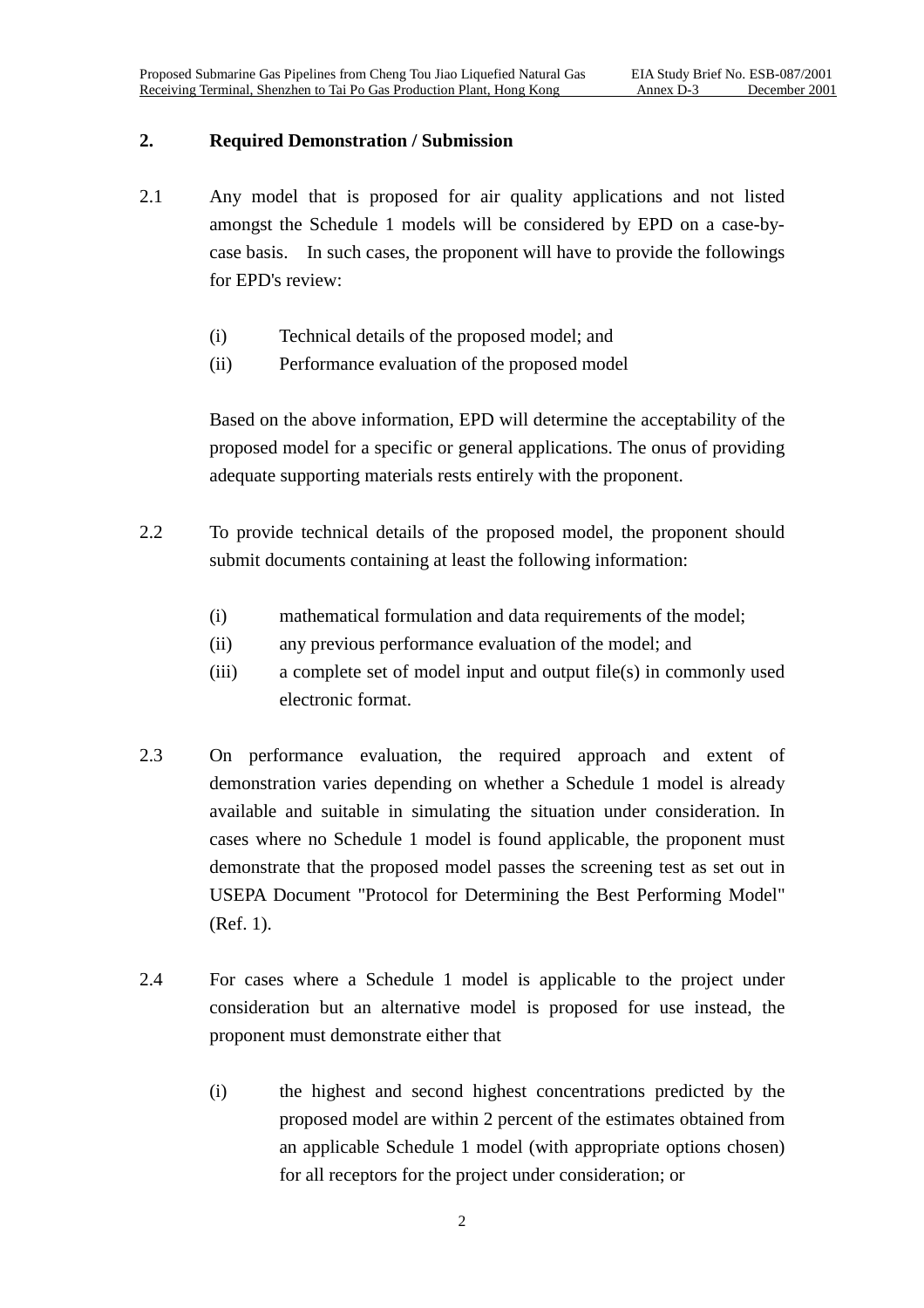- (ii) the proposed model has superior performance against an applicable Schedule 1 model based on the evaluation procedure set out in USEPA Document "Protocol for Determining the Best Performing Model" (Ref. 1).
- 2.5 Should EPD find the information on technical details alone sufficient to indicate the acceptability of the proposed model, information on further performance evaluation as specified in Sections 2.3 and 2.4 above would not be necessary.
- 2.6 If the proposed model is an older version of one of the Schedule 1 models or was previously included in Schedule 1, the technical documents mentioned in Section 2.2 are normally not required. However, a performance demonstration of equivalence as stated in Section 2.4 (i) would become necessary.
- 2.7 If EPD is already in possession of some of the documents that describe the technical details of the proposed model, submission of the same by the proponent is not necessary. The proponent may check with EPD to avoid sending in duplicate information.

-------------------------------------------------------------------------------------------------------